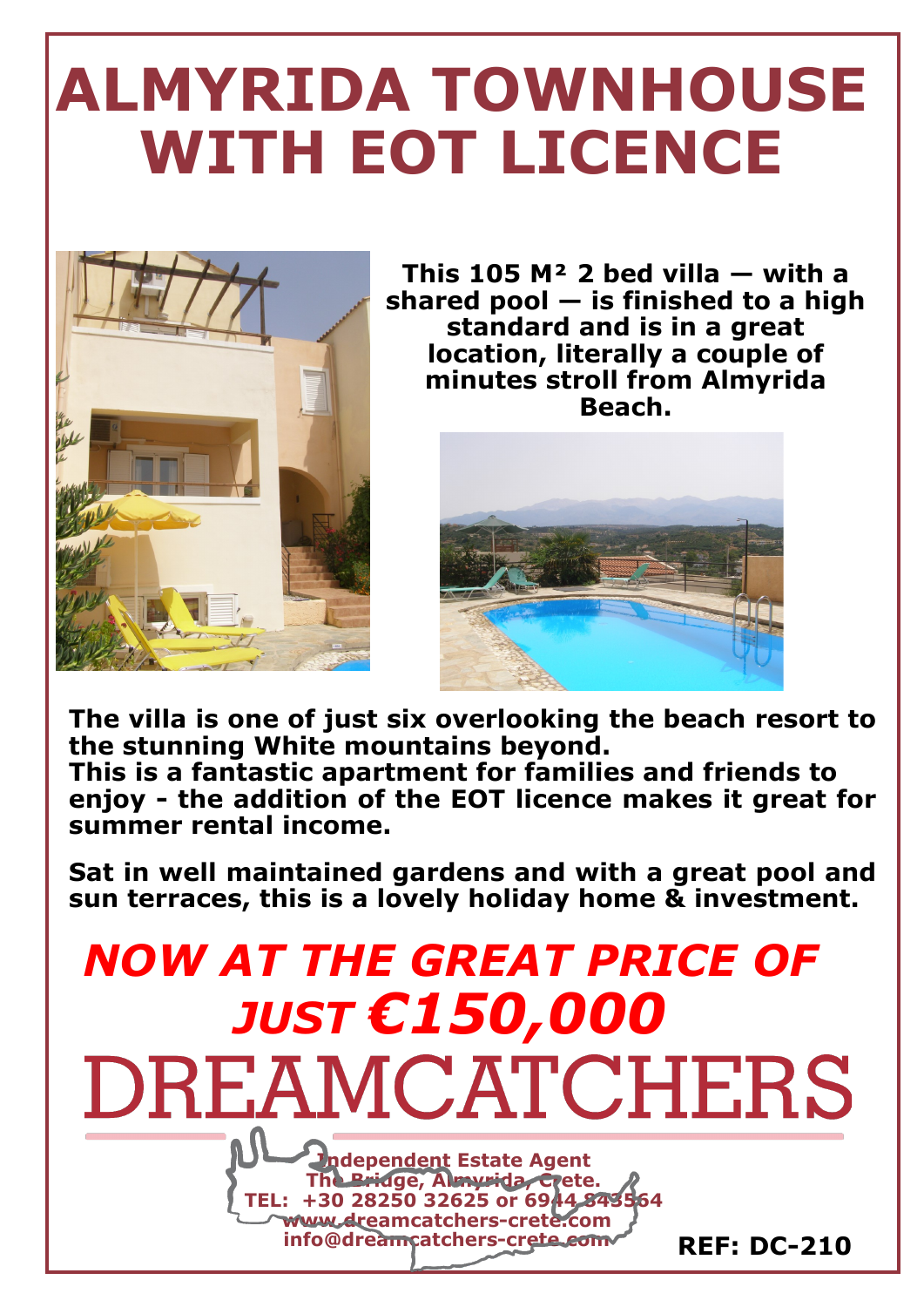#### **SUMMARY**

#### **VILLA SIZE: 105 M²**

This very good sized villa has accommodation across 3 floors. The upper floor is an open plan living and dining area with a very well finished fully fitted kitchen with all appliances. Patio doors lead to a lovely terrace overlooking the pool. The perfect spot to relax and enjoy the views across Almyrida resort to the mountains. There is also a WC on this floor.

The middle floor has a large double bedroom with private covered terrace and fully tiled shower room.

The lower floor has a very large bedroom, which currently has two twin beds, however, there is space for a third bed.



There is a separate sitting/sleeping area and a large fully tiled shower room which also houses the washing machine.

The villa has plenty of storage space and is sold fully furnished and equipped.



This is a ready to walk into holiday home and / or a great rental investment.

The apartments, gardens and pool are all kept in great condition with a well organised joint maintenance scheme run by all the owners.



**DREAMCATCHERS** 

*Simply the only option!* **REF: DC-210**